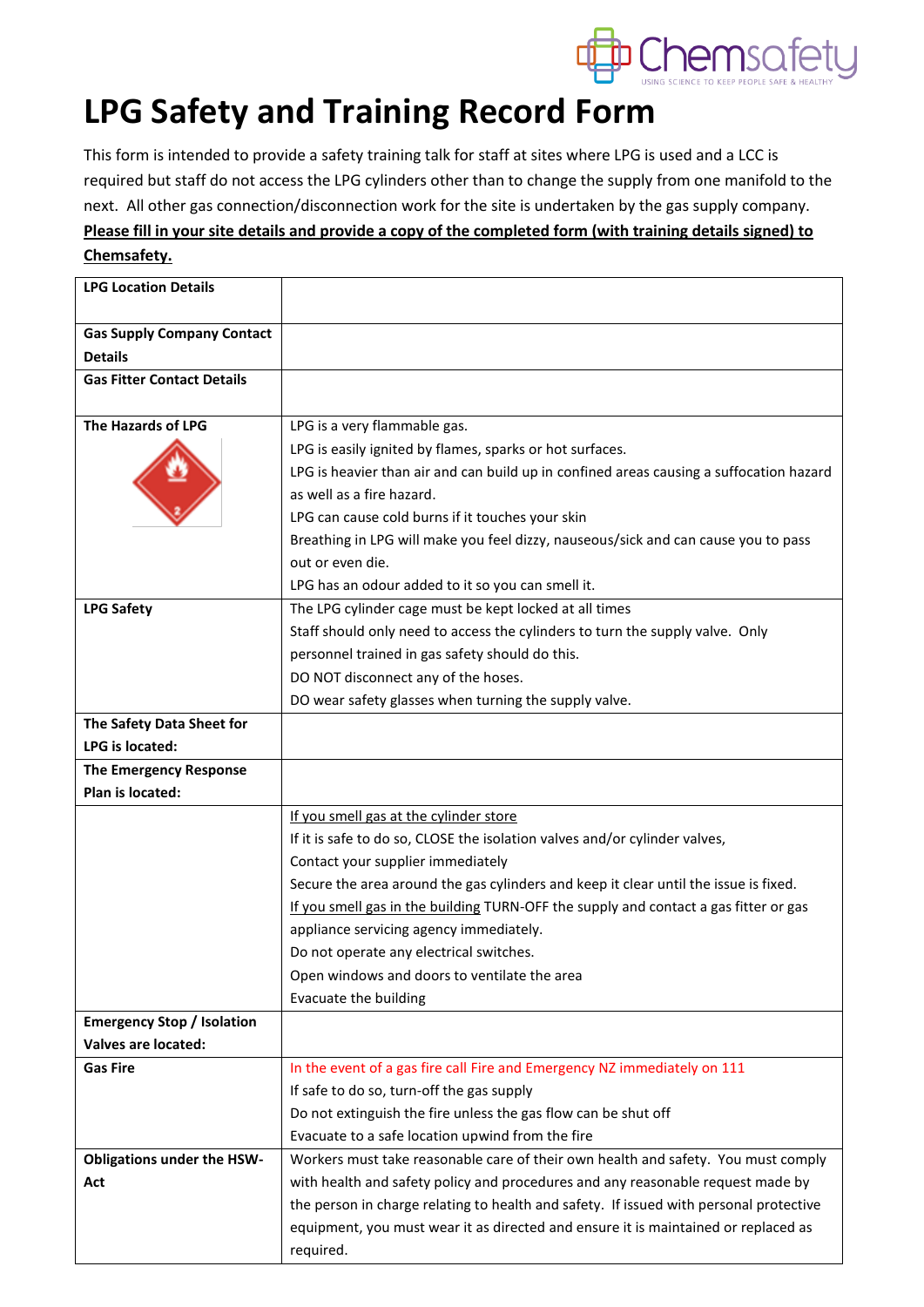## **Training Records**

This form is intended to be used as a safety briefing for LPG where the use of the gas is limited to changing the supply valve over from one bank of cylinder to the next. Use the first page of this form as a staff safety briefing, either individually or in a group.

Go over each section of the table above so that all staff are aware of the hazards of LPG, basic safety procedures and the location of safety data sheets on site.

Each staff member should sign this form to indicate that that have been part of this training. Print off as many copies of page 3 as you need to cover your team.

| Name                        | <b>Signature of Staff Member</b> | <b>Date of Training</b> | <b>Training Method</b>                                                                          |
|-----------------------------|----------------------------------|-------------------------|-------------------------------------------------------------------------------------------------|
| <b>Role/Job Description</b> |                                  |                         |                                                                                                 |
|                             |                                  |                         | $\Box$ I have read this safety information                                                      |
|                             |                                  |                         | $\square$ Safety Talk given by:<br>Name:<br>Role:                                               |
|                             |                                  |                         | $\Box$ I have read this safety information<br>$\square$ Safety Talk given by:<br>Name:<br>Role: |